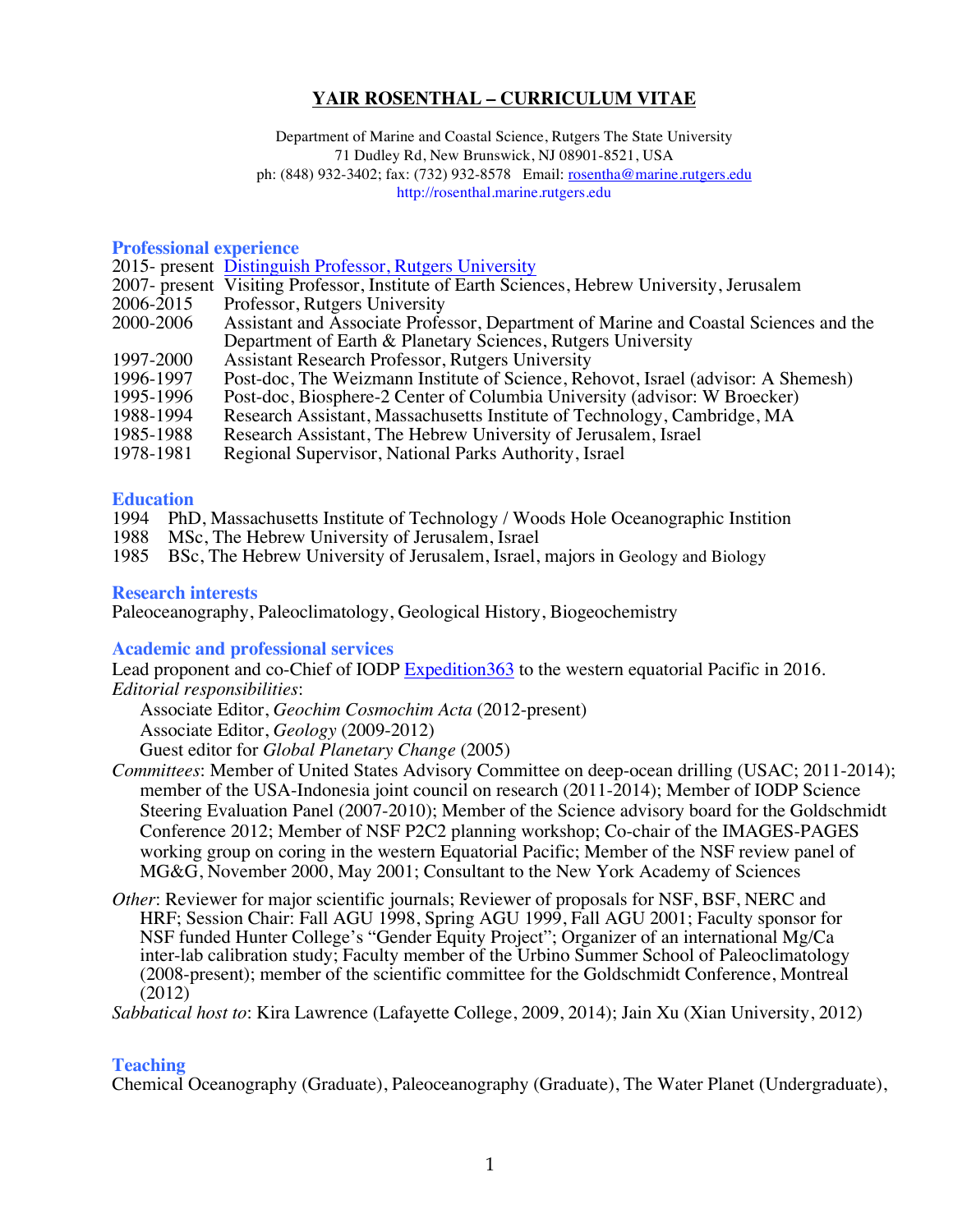### **Awards**

Lady Davis Fellowship, The Hebrew University, 2012 Outstanding Referee award, Paleoceanography AGU, 2009 Forchheimer Fellowship, The Hebrew University, 2005 The Department of Geology (Hebrew University) Excellence Award for graduate students, 1986 The Israel Geological Society Award for MSc thesis, 1987

### **Professional affiliations**

Geochemical Society, American Geophysical Union

## **Graduate students supervised**

- 2014- Maria Makarova, PhD student (co-advisor with Ken Miller and Jim Wright)
- 2009-14 Julie Kalansky, PhD student (principal advisor) Thesis title: "*Internal and forced variability of the equatorial Pacific Ocean and ITF during the Holocene"*
- 2012-14 Maria Makarova, MSc student (co-advisor with Ken Miller and Jim Wright.
- 2007-13 Tali Babila, PhD student (principal advisor; now post doc UC Santa Cruz) Thesis title: "*Boron/calcium in planktonic foraminifera: proxy development and application to the Paleocene-Eocene boundary"*
- 2010-12 Katherine Esswein, MSc (principal advisor; now research associate Lamont Doherty Earth Observatory)

Thesis title: "*Patterns of climate variability in the western equatorial Pacific during the Common Era*"

- 2002-08 Sindia Sosdian, PhD student (principal advisor; now Lecturer, Cardiff University, UK) Thesis title: "*Climate transitions across the Cenozoic: insights from elemental ratios in benthic foraminifera and marine gastropods*"
- 2004-08 Kate Jordan, MSc student (principal advisor; now at Liberty Science Museum) Thesis title: "*Evaluating carbonate saturation effects on magnesium calcium core top calibration in benthic foraminifera*"
- 2006-07 Kuo-Fang Huang (Visiting PhD student; now Assistant Research Fellow, Institute of Earth Sciences, Academia Sinica Taiwan)
- 2005-07 Emily Clinch, MSc student (principal advisor; now high school teacher NYC) Thesis title: "*Scientific Literacy and Undergraduate Education at Rutgers University*"

**Current post-doctoral advisees** (*PhD Institution*)

- 2014 Patrick Grunert (*University of Gratz, Austria*)
- 2014 Katherine Allen (*Colombia University, USA; primary advisor Liz Sikes*)
- 2014 Paola Moffa-Sanchez (*Cardiff University, UK*)
- Stella Woodard (*Texas A&M University*, *USA*)
- **Previous post-doctoral advisees** (*Current position*)
- 2013-14 Morgan Schaller (*Assistant Professor at Renssalaer Polytechnic Institute*)<br>2010-13 Audrey Morley (*Lecturer, National University Ireland, Galway, Ireland*)
- 2010-13 Audrey Morley (*Lecturer, National University Ireland, Galway, Ireland*)
- 2010-14 Tali Mass (*Haifa University, Israel)*
- 2010-11 Wenge Jiang (*post doc McGill University Canada*)
- 2008-10 Allison Farnzese (*Lecturer, Columbia University*)
- 2006-07 Bridget Wade (*Professor, University College of London, UK*)
- 2002-04 Thibault de Garidel-Thoron (*Research scientist*, *CEREGE, France*)
- 2002-05 Dyke Andreasen (*Research Associate*, *University of California, Santa Cruz)*
- 2001-04 Bas Vandeschootbrugge (*Assistant Professor*, *Utrecht University, The Netherlands*)
- 2001-04 Caroline Lear (*Reader, Cardiff University, UK*)
- 2001-04 Trevor Bailey (*Cardiff Geological Museum, UK*)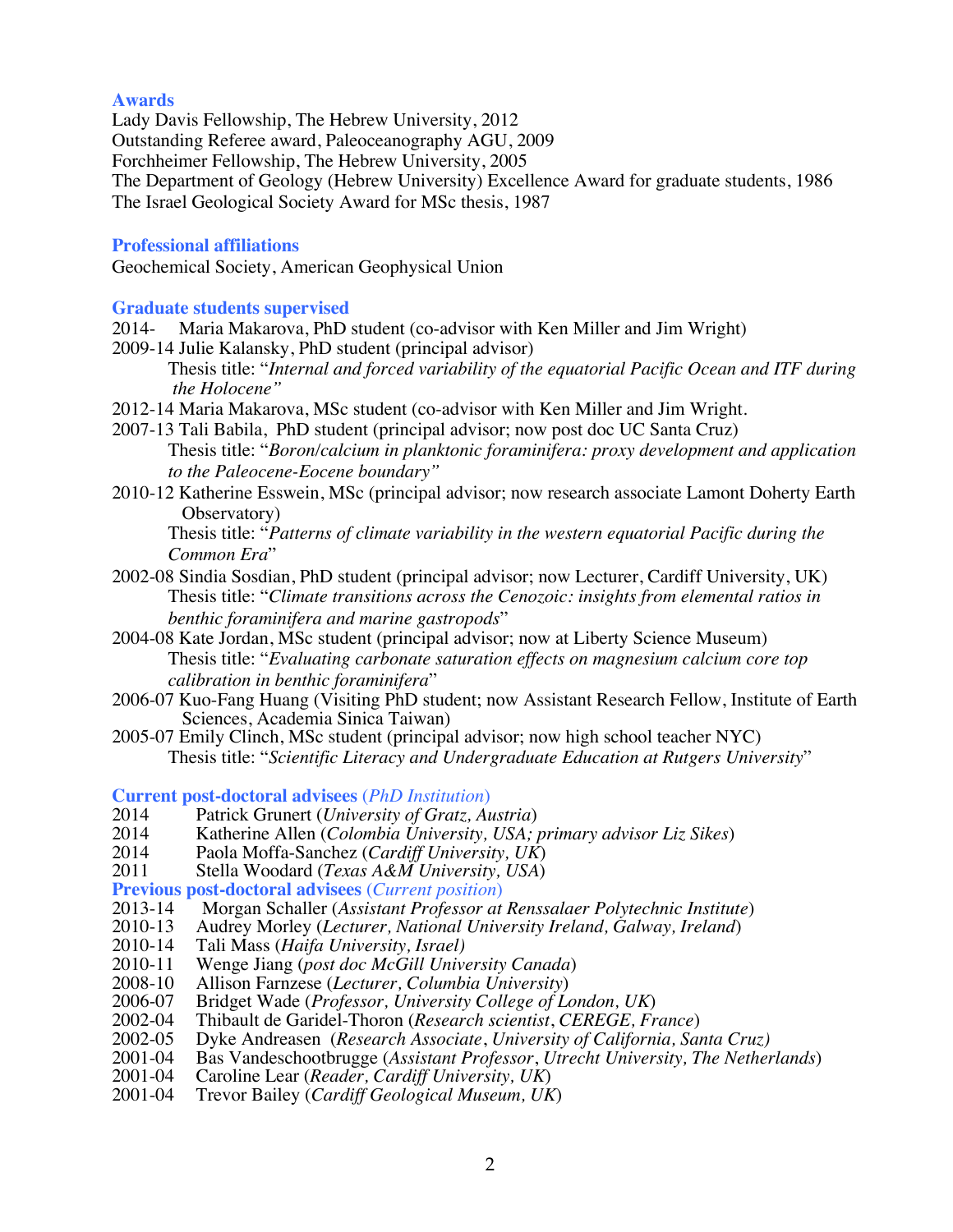# **Undergraduate advising**

Advised over 35 undergraduate students in laboratory work including 10 participants on research cruises

#### **Undergraduate honor theses / REU student**

- 2015 Molly Cunningham (Rutgers SAS, Aresty Fellow)
- 2014 Chris Vishu Kumar (Rutgers SAS, Aresty Fellow)
- 2014 Brian Gonzales (William Paterson, REU summer student)
- 2012 Beverly Chiu (Rutgers SAS, Aresty Fellow; a coauthor on a Science paper)<br>2012 Josh Epstein (Rutgers SAS, Aresty Fellow)
- 2012 Josh Epstein (Rutgers SAS, Aresty Fellow)<br>2011 Logan Brenner (Skidmore College, REU su
- 2011 Logan Brenner (Skidmore College, REU summer student)<br>2010 Julie Criscione (Rutgers SAS, REU)
- 2010 Julie Criscione (Rutgers SAS, REU)<br>2009 Ashley Brower (Rutgers Cook Colles
- Ashley Brower (Rutgers Cook College, Aresty Fellow)
- 2007 Emily Israel (Rutgers Cook College, REU)
- 2002 Amber Granger (Rutgers, Cook College, Cook Honors)<br>2001 Katherine Androwski (Rutgers, Cook College, REU)
- Katherine Androwski (Rutgers, Cook College, REU)
- 1994 Phoebe Lam (MIT)

#### **Thesis committee member**

- 2011- Kim Baldwin, EPS Rutgers University
- 2011- Jeana Drake, IMCS Rutgers University
- 2011- Michael Erb, Envir. Sciences Rutgers U.
- 2009- Audrey Morley (Bamberg), PhD external member Bremen University, Germany
- 2008- Livia Montone MSc, IMCS Rutgers University
- 2008- Eleni Anagnostou PhD, IMCS Rutgers University
- 2007- Nick Venti, PhD, external member University of Delaware
- 2007- Michele Lavigne, PhD, IMCS Rutgers University
- 2006- Aurora Elmore, PhD, Department of Geological Science, Rutgers University
- 2005- Samantha Langton, MSc, State University of NewYork at Albany
- 2004 Kathleen D. Scheiderich, MSc, University of Delaware<br>2003- Yongcheng Ji, PhD, IMCS Rutgers University
- Yongcheng Ji, PhD, IMCS Rutgers University

#### **PhD thesis examiner**

- 2010 Adriana Dueñas-Bohorquez, Utrecht University, The Netherlands
- 2007 Allison Farnzese, PhD, LDEO, Columbia University
- 2006 Kenichi Fukuda, University of Otago, New Zealand
- 2002 Athanasios Koutavas, LDEO, Columbia University
- 2002 Renee Takesue, LDEO, Columbia University

#### **Shipboard experience**

- 2013 R/V Revelle Chief Scientist. Site survey and coring cruise western eq. Pacific (26 days)
- 2009 R/V Knorr, coring in east equatorial Pacific (11 days)
- 2005 R/V Sonne, coring in the Timor Channel (24 days)
- 2004 R/V Knorr. Co-chief Scientist. Coring in western N. Atlantic (21 days)
- 2004 R/V Knorr, Chief Scientist. Coring in Norwegian Sea (10 days)
- 2003 R/V Baruna Jaya VIII, Chief Scientist. Coring in Indonesia (31 days)
- 2002 R/V Oceanus, coring in the North Atlantic (4 days)
- 2000-02 Eight 1-day cruises on the Hudson River
- 1998 R/V Moana Wave, Co-chief Scientist. Coring in Hawaii (23 days)
- 1997 R/V Shikmona, Sediment geochemistry, eastern Mediterranean Sea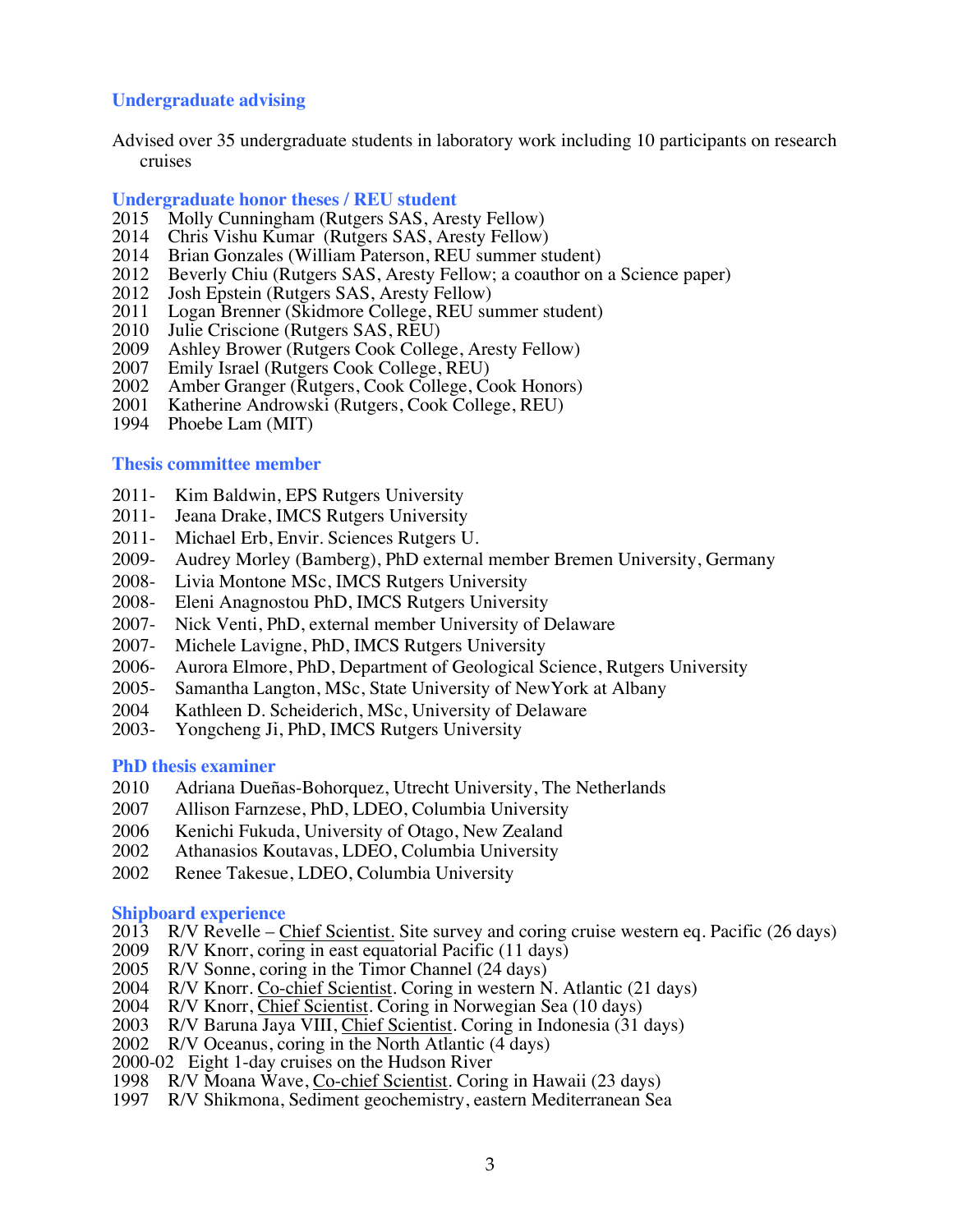- 1992 R/V Le Suirat, Coring in the North Atlantic (21 days)<br>1991 R/V New Horizon, Trace-metal cycling in the Californ
- R/V New Horizon, Trace-metal cycling in the California Current (11 days)
- 1990 R/V New Horizon, Trace-metal cycling in the California Current (11 days) R/V Weatherbird, Trace-metal cycling near Bermuda (2 days)
- R/V Weatherbird, Trace-metal cycling near Bermuda (2 days)

# **FUNDING HISTORY**

### **Drilling proposals**

- IODP- Cenozoic Evolution of the North Atlantic—the Western Atlantic Latitudinal Transect (lead proponent Mitch Lyle- OSU, co-proponents Ken Miller, Jim Wright, Yair Rosenthal).
- IODP- Paleoceanographic records from the Western Pacific Warm Pool (Rosenthal and Mountainlead proponents; approved for drilling as Expedition 363, Rosentha co-chief)

## **Current**

- NSF (ODP)- Site survey cruise and coring of potential IODP drill sites in the Western Pacific Warm Pool (05/13-05/15; PI: Y. Rosenthal, co-PI: G. Mountain, \$300,000)
- NSF (OCE)- Deep Ocean Sensitivity to, and Role in the Transition from mid-Pliocene Warmth to Northern Hemisphere Glaciation (08/13-08/16; PI: Y. Rosenthal, co-PI: Stella Woodard (post doc), \$348,551)

### **Past**

- NSF (OA)- Collaborative Research: Ocean Acidification-Category 1: The molecular basis of ocean acidification effects on calcification in zooxanthellate corals (10/10-10/14 PI: Paul Falkowski, co-PIs: Rosenthal, Schofield, Sherrell; \$1,882,193 to Rutgers)
- NSF (P2C2)- Collaborative Research: High-resolution paleoceanography in the heart of the Equatorial Pacific Cold Tongue (07/10-07/14 PI: Rosenthal, \$245,017 to Rutgers; co-PIs: Tim Herbert Brown, Mark Altabet, University of Massachusetts)
- Consortium for Ocean Leadership**-** Site-survey cruise in support of proposal IODP 799, Full- support for students' and post docs' training (2013; PIs: Rosenthal and Mountain, \$15,000)
- Norwegian research council- North Atlantic Ocean-Climate Variability in a Warmer World (01/11- 01/14; PI: Helga F. Kleiven Bergen University; Rutgers' share: \$41,000)
- NSF (EAR)- Pliocene peak sea level and warmth: Integration of a Virginia core-hole array and deepsea isotope and trace metal records (PI: Ken Miller, co PIs: Browning, Rosenthal, Wright – recommended for funding 11/2011-11/2012; \$75,000)
- NSF (P2C2)- Collaborative Research: Temperature reconstruction of the western equatorial Pacific thermocline during the last  $\sim$ 2000 years: a paleo perspective for modern observations (08/09-08/12 PI: Rosenthal, \$185, 317 to Rutgers  $+$  \$9,085 REU; co-PI: Brad Linsley, SUNY)
- NSF (International Programs)- Planning visit in support of a collaborative paleoclimate study between USA and Indonesian Scientists (09/09-09/11 PI: Rosenthal, \$10,230)
- NSF (OCE)- Foraminifera as a proxy for seawater neodymium: Core-top calibration and down-core application for reconstructing Holocene variability in the Indonesian Throughflow (ITF). (\$189,985, 05/09-05/11, PI: Rosenthal)
- ACS-PRF- Assessing the potential of B/Ca in planktonic foraminifera as a proxy of seawater pH: a sediment trap calibration (\$100,000, 06/08-06/11, PI: Rosenthal)
- NSF (OCE)- Reconstructing Holocene climate variability and the Indonesian throughflow in the western equatorial Pacific (\$623,585, 06/05-06/08, PI: Rosenthal, \$164,606 share; co-PI's: Oppo,WHOI and Linsley, SUNYA).
- NSF (MRI)- Acquisition of a laser ablation high resolution inductively coupled plasma mass spectrometer (\$645,000, 09/04-08/07, PI's: Sherrell, Rosenthal, Field, Swisher).
- NSF (OCE)- Assessing the effects of calcite saturation on the benthic foraminiferal  $Mg/Ca$ temperature relationship using a homothermal depth transect in the Norwegian Sea (\$221,810,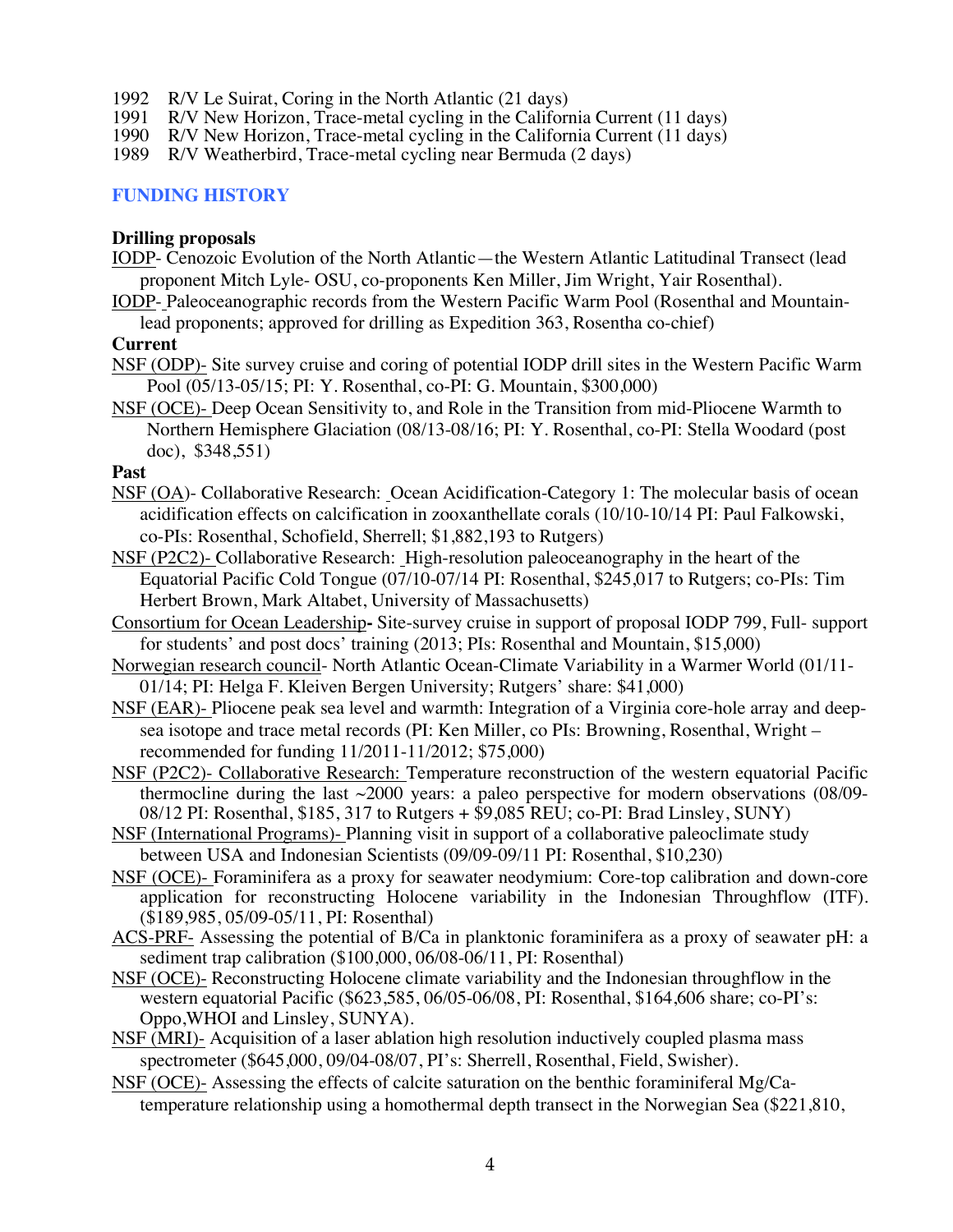02/04-01/06, PI: Rosenthal). Includes a 10-day cruise in the Norwegian Sea. Supplement (\$36,900) for participation on 25 day cruise to New Zealand

- NSF (OCE)- Acquisition of inductively coupled plasma optical emission spectrometer (ICP OES) for paleoceanographic research (\$66,400, 01/03-01/04, PI: Rosenthal)
- NSF (OCE)- Reconstructing Holocene climate variability and the Indonesian throughflow in the western equatorial Pacific (\$850,000, 08/02-08/04, PI: Rosenthal, \$365,912 share; co-PI's: Oppo, WHOI, and Linsley, SUNYA). Supplement: (\$18,660)
- NSF (sub-award through WHOI)- Holocene changes in the Gulf Stream and western Sargasso Sea (\$600,000, 9/02-9/05, PI: Keigwin, WHOI; co-PI: Rosenthal - \$75,000 share)
- NSF (EAR)- Constraining Tertiary temperatures, salinities, and ocean chemistry: An isotopic and tracemetal study of serially-sampled mollusks. (\$112,000 01/02-12/03, PI: Ethan Grossmann, TAMU; co-PI: Rosenthal, Lear - \$53,980 share)
- NSF (OCE)- An inter-lab comparison of  $Mg/Ca$  and  $Sr/Ca$  measurements in foraminifera (\$22,765 03/01-03/02; PI: Rosenthal)

Rutgers Research Council (2002) - \$1000

Rutgers Undergraduate Research Fellows Program (2001) - \$1500

- NSF (Biocomplexity)- The evolution and radiation of eucaryotic phytoplankton taxa (\$4,000,000, 10/00-10/05, PI: Paul Falkowski; co-PI: Miller, Schofield, Rosenthal and others)
- Hudson River Foundation- Toxic metal inputs to the lower Hudson River Estuary during sediment resuspension (\$224,496, 6/00-6/02, PI: Rosenthal - 65% share; co-PI's: Rob Sherrell, Rutgers and Rob Mason, CBL Maryland)
- NSF (OCE)- Incorporation and preservation of magnesium in planktonic foraminiferal calcites: Implications for Mg-paleothermometry (\$349,000, 5/00-5/03, PI: Rosenthal; co-PI: G. Lohmann, WHOI; Rosenthal \$179,000 share)
- NSF (OCE)- Research Experience for Undergraduate (\$5875, 4/00-4/01, PI: Rosenthal)
- NSF (OCE)- The Southern Ocean paleochemical record: Modern calibration and down-core reconstructions of trace-metal variability in planktonic and benthic foraminifera (\$214,038, 1/99- 1/02, PI: Rosenthal)
- NSF (OCE)- A calibration study of the elemental chemistry of live benthic foraminifera at Hawaii (\$29,864, 5/98-5/99, PI: Rosenthal)

# **Recent media coverage (selected)**

Pacific Ocean Heat Content

An interview with Andrew Revkin of the New York Times:

http://dotearth.blogs.nytimes.com/2013/10/31/10000-year-study-finds-oceans-warming-fast-butfrom-a-cool-baseline/

NSF research highlights: http://www.nsf.gov/news/news\_summ.jsp?cntn\_id=129544

US Senate climate news: http://www.whitehouse.senate.gov/download/?id=7d8f1d4b-e3f8-451d-

92e0-024e7f230589&download=1Unstable Ocean Circulation

Science Daily: http://www.sciencedaily.com/releases/2014/02/140220141625.htm

Phys.Org: http://phys.org/news/2014-02-unstable-atlantic-deep-ocean-circulation.html

3.2 Million Year Earth Temperature History

Rutgers Today: http://news.rutgers.edu/research-news/32-million-year-temperature-history-tinyfossils/20090805#.U7gEsygjEbU

# Antarctic Role in Northern Hemisphere Glaciation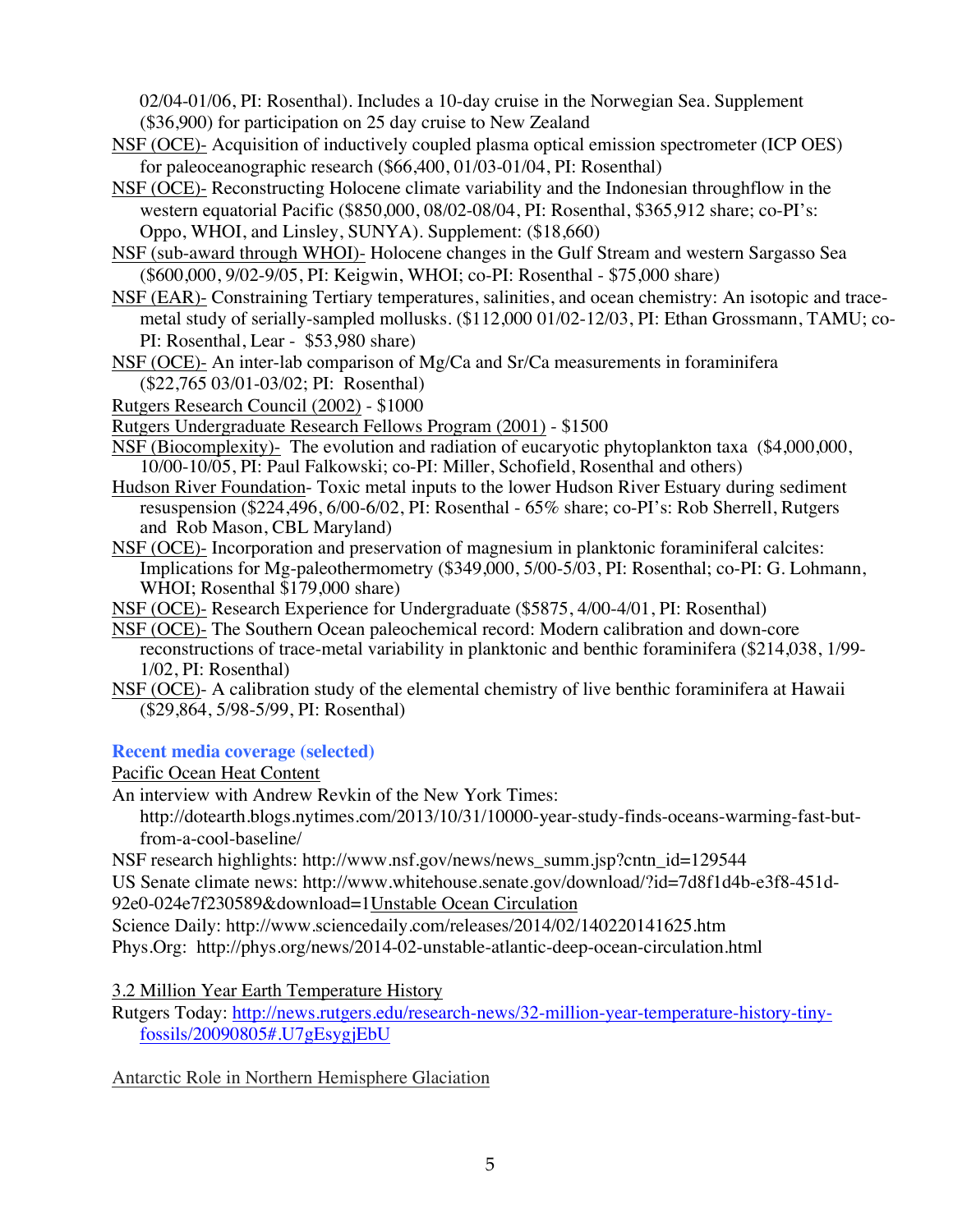Rutgers Today: http://news.rutgers.edu/news/past-climate-change-was-caused-ocean-not-justatmosphere-new-rutgers-study-finds/20141023#.VEqWzygjEbU

Science Daily: http://www.sciencedaily.com/releases/2014/10/141025152717.htm

Climate Detective An undergraduate film project at Mason Gross, Rutgers http://vimeo.com/97696757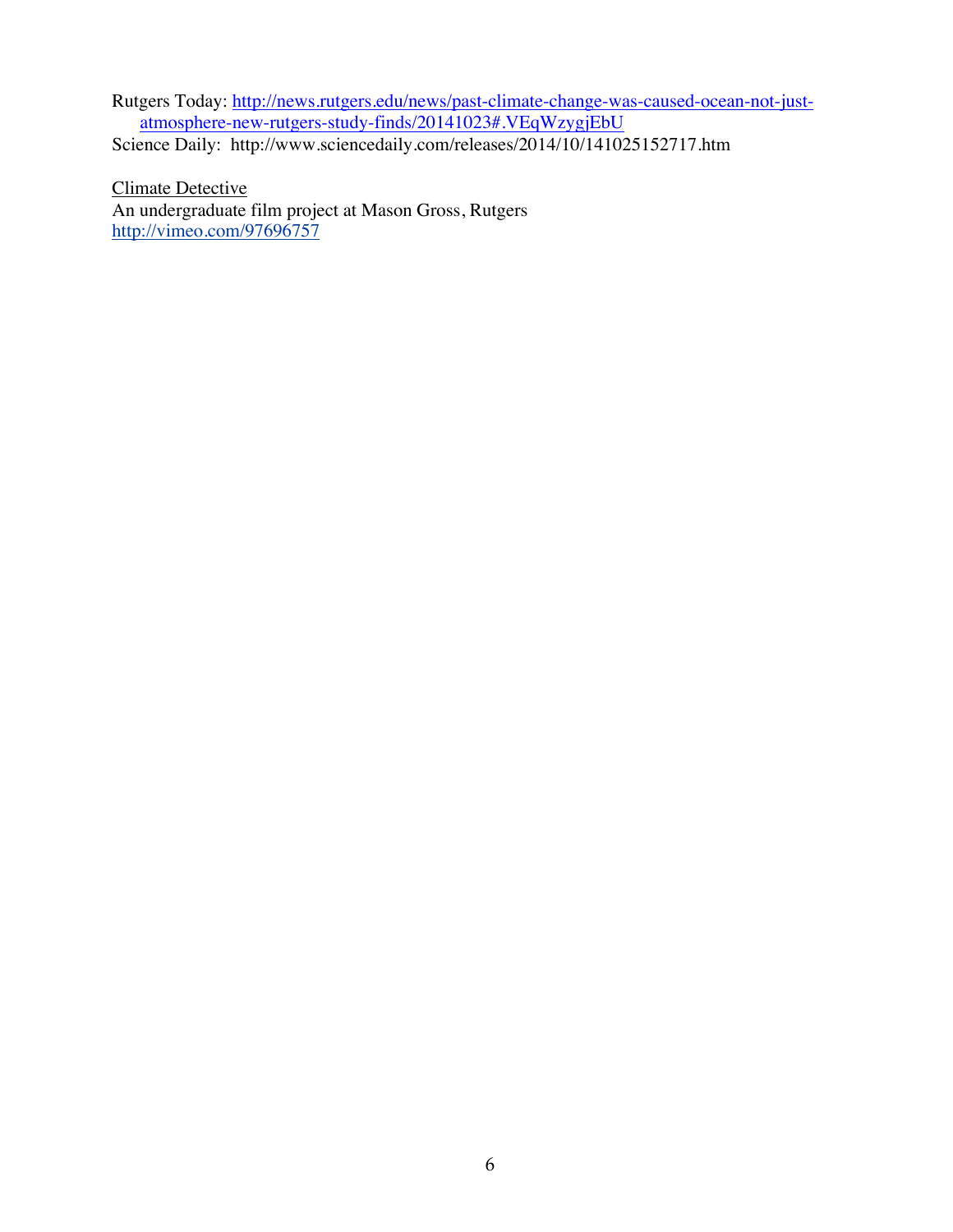# **Invited keynote or plenary addresses in the past 10 years**

- "A Paleo-perspective on Ocean Heat Content and Climate Change" Caltech
- "Past as Prologue: Holocene Climate as Context for Future Climate Change,"conference in Oregon
- Ocean Gateways Conference, Israel
- Kaplan Conference on Paleoceanography, Israel
- Chapman Conference, Santa Fe USA
- 2008 Element Users Annual Conference, New Brunswick, NJ 2007  $9<sup>th</sup>$  International Conference on Paleocanography, Shang
- $9<sup>th</sup>$  International Conference on Paleocanography, Shanghai, China
- International Conference of Paleoceanography-9, Shanghai, China
- 2007 Conference on Milankovitch Cycles over the past 5 Myr, Trieste, Italy
- Israel Society for Ecology and Environmental Sciences. The Weizmann Institute of Science, Rehovot, Israel
- Past Equatorial Pacific Dynamics meeting, NTU, Taipei, Taiwan
- 13th International Marine Science Symposium on the Physical, Biological, Chemical and Geological Processes in the Pacific Ocean and Asian Marginal Seas. Bali, Indonesia
- The G.M. Friedman Conference on Paleoclimate and Paleoceanography, The Hebrew University of Jerusalem, Israel. Invited speaker
- International Conference of Paleoceanography-8 Biarritz, France (declined due to field work)
- Goldschmidt Conference in Geochemistry, Kurashiki, Japan

## **Invited talks / seminars in the past 10 years**

- Yale University
- Brown University
- Rice University
- California Institute of Technology
- LDEO/Columbia University, "Paleo-perspective of the Indonesia Throughflow"
- Institute of Earth Sciences, The Hebrew University, Israel. "Ocean Heat Content"
- Fall AGU, San Francisco
- Department of Earth Sciences, University of Bergen, Norway
- Ben Gurion University, Israel
- LDEO, Columbia University
- Yale University
- Lafayette College
- Utrecht University, The Netherlands
- Tokyo University, Japan
- National Cheng Kung University, Taiwan
- Bandung University, Indonesia
- 2008-14 Summer School in Paleoceanography, Urbino Italy
- 2007-14 The Hebrew University of Jerusalem, invited lectures on "Topics in Cenozoic Paleoceanography"
- Princeton University
- Rutgers University EPS
- Princeton University
- Rutgers University, Institute of marine and Coastal Sciences